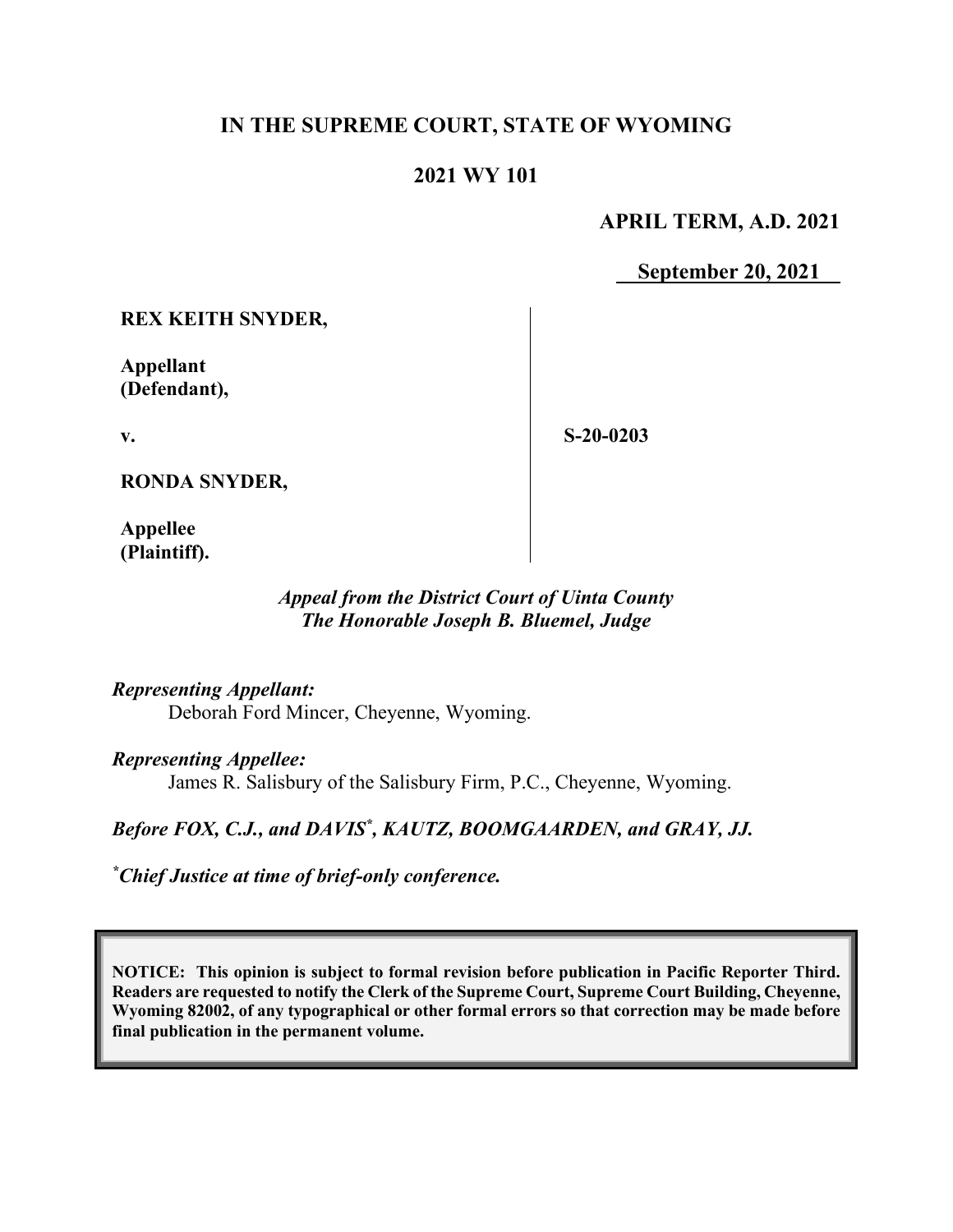#### **BOOMGAARDEN, Justice.**

[¶1] The court divided the Aimone Ranch into two parcels in 2017, as part of Rex and Ronda Snyder's divorce proceedings.<sup>[1](#page-1-0)</sup> The 2017 order did not specify the dividing line between the parcels or address fencing. This dispute arose in 2019 when Rex built a fence to separate the parcels, and Ronda refused to pay half the fencing costs. Rex then filed a motion to enforce the 2017 order and requested that the court order Ronda to accept a quit claim deed for her parcel as fenced, accept an easement over his parcel, and reimburse him for half the fencing costs. At a June 2020 hearing the court clarified its 2017 order under W.R.C.P. 60(a) and denied Rex's claims against Ronda.

[¶2] Rex appeals, claiming the district court improperly modified rather than clarified its 2017 order. He further claims the court should have either clarified the 2017 order to require the parties to construct a fence and share the costs, or amended his "pleadings" under W.R.C.P. 15(b)(2) to include claims for unjust enrichment and quantum meruit. We affirm, concluding the district court properly clarified its 2017 order under W.R.C.P. 60(a) and denied Rex's other claims.

### *ISSUES*

[¶3] Rex raises three issues, which we consolidate and rephrase as:

I. Did the district court improperly modify, rather than clarify, its 2017 order in violation of W.R.C.P. 60(a)?

II. Did the district court err when it refused to address fencing obligations at the 2020 hearing?

## *FACTS*

[¶4] Rex and Ronda stipulated to a divorce in 2016. Following a bench trial, the district court issued an order dividing their many properties in November 2017. The order divided the property at issue, the Aimone Ranch, into two parcels based on valuations set forth in Craig Turner's appraisal. The order stated:

## **D. Aimone Ranch**

The Parties have stipulated to \$875,000 as the value of the Aimone Ranch. While the Parties agree to the overall value of the Aimone Ranch, there is a dispute as to whether the ranch should be divided into two parcels. If the property were to be

<span id="page-1-0"></span><sup>&</sup>lt;sup>1</sup> The parties, now divorced, share the same last name. For ease of identification we use their first names.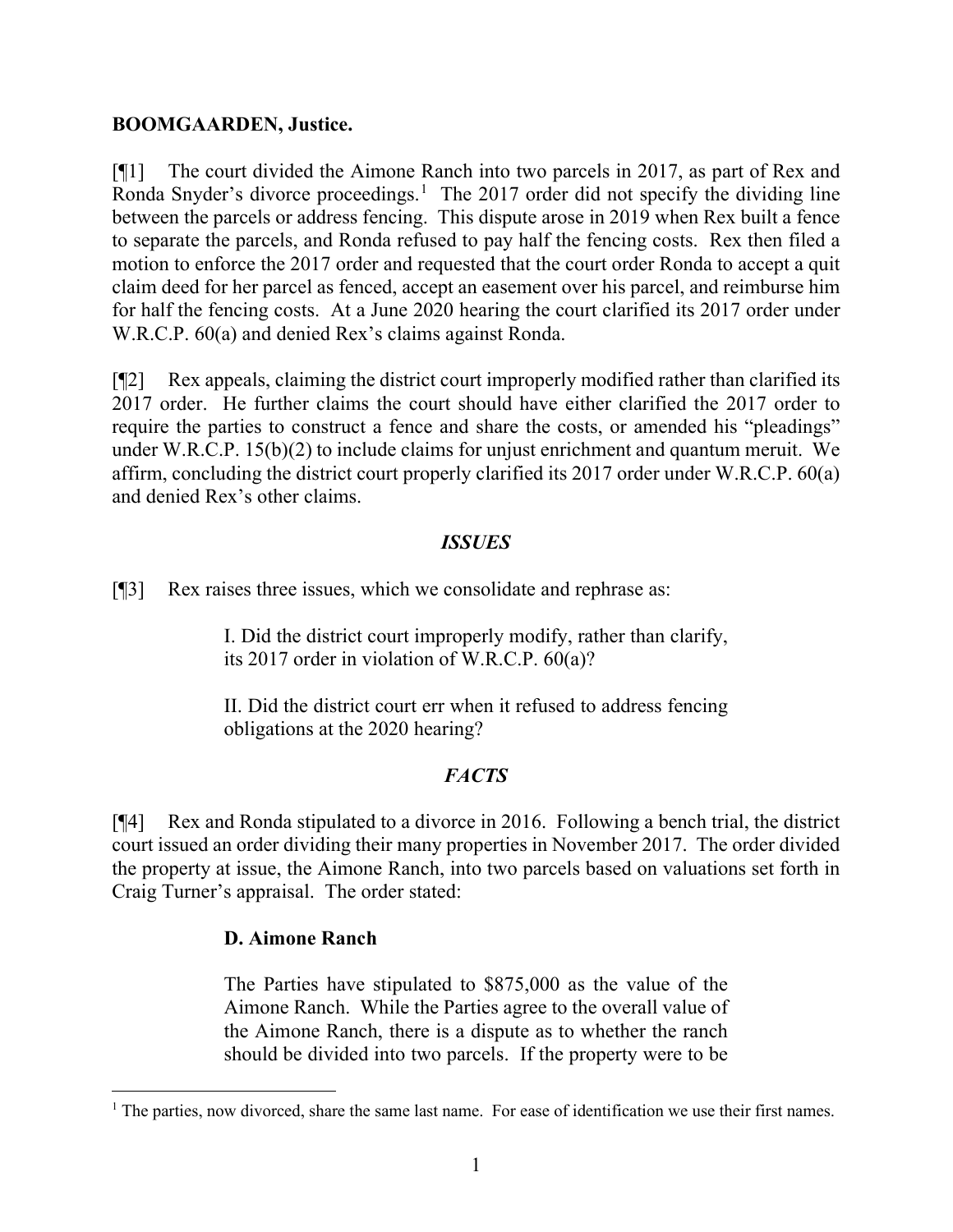divided, the stipulated value for the northern half is \$485,000 and the stipulated value for the southern half is \$390,000. Craig Turner, a ranch and real estate appraiser with Western Agriculture Credit, testified that if the Aimone property were divided into 2 parcels—a north and a south parcel—he would appraise the northern parcel to be more valuable. The northern parcel has more development potential because its northern boundary is Wyoming Business Loop 80, the road between Urie and Lyman. The northern half of the ranch would be more valuable because it includes irrigated hay land worth \$3,590 an acre and irrigated pasture worth \$2,690 per acre. The southern half is made up of irrigated hay land worth \$2,975 per acre but has the potential for a profitable gravel mining operation. The southeast corner of the entire property also has the buffalo handling facility. Turner appraised no additional value for the buffalo fence around the property or the handling facility because he considered those improvements to be an over-build for the typical buyer.

The Aimone property shall be divided between the Parties. [Ronda] shall receive the northern half, valued at \$485,000. The northern half offers irrigated land, pasture land, and potential for commercial development for [Ronda]. [Rex] shall receive the southern half, valued at \$390,000. The southern half offers the irrigated land, the buffalo handling facility, and the prospective gravel pit for [Rex].

The court did not specify a dividing line, and the appraised tracts had not been surveyed. Neither party appealed the division or parcel valuations.

[¶5] By 2018, each party had a buffalo herd on his/her respective parcel. In October 2018 Rex proposed they build a fence between the north and south parcels to keep their herds separate, and Ronda agreed. Rex then ordered materials and built the fence before they agreed on the location of the property line, pricing for the fence, or apportionment of the cost. When Rex invoiced Ronda for the fencing costs, Ronda refused to pay.

[¶6] In July 2019, Rex filed a motion to enforce the 2017 order and asked the court to order Ronda to accept a quitclaim deed to the northern parcel as fenced, accept an easement to access an irrigation headgate located south of the fence, and reimburse him \$43,003.63 for half the fencing costs.

[¶7] The court held a hearing in June 2020 where both parties requested clarification regarding the property line, and Ronda asked the court to deny Rex's other claims. The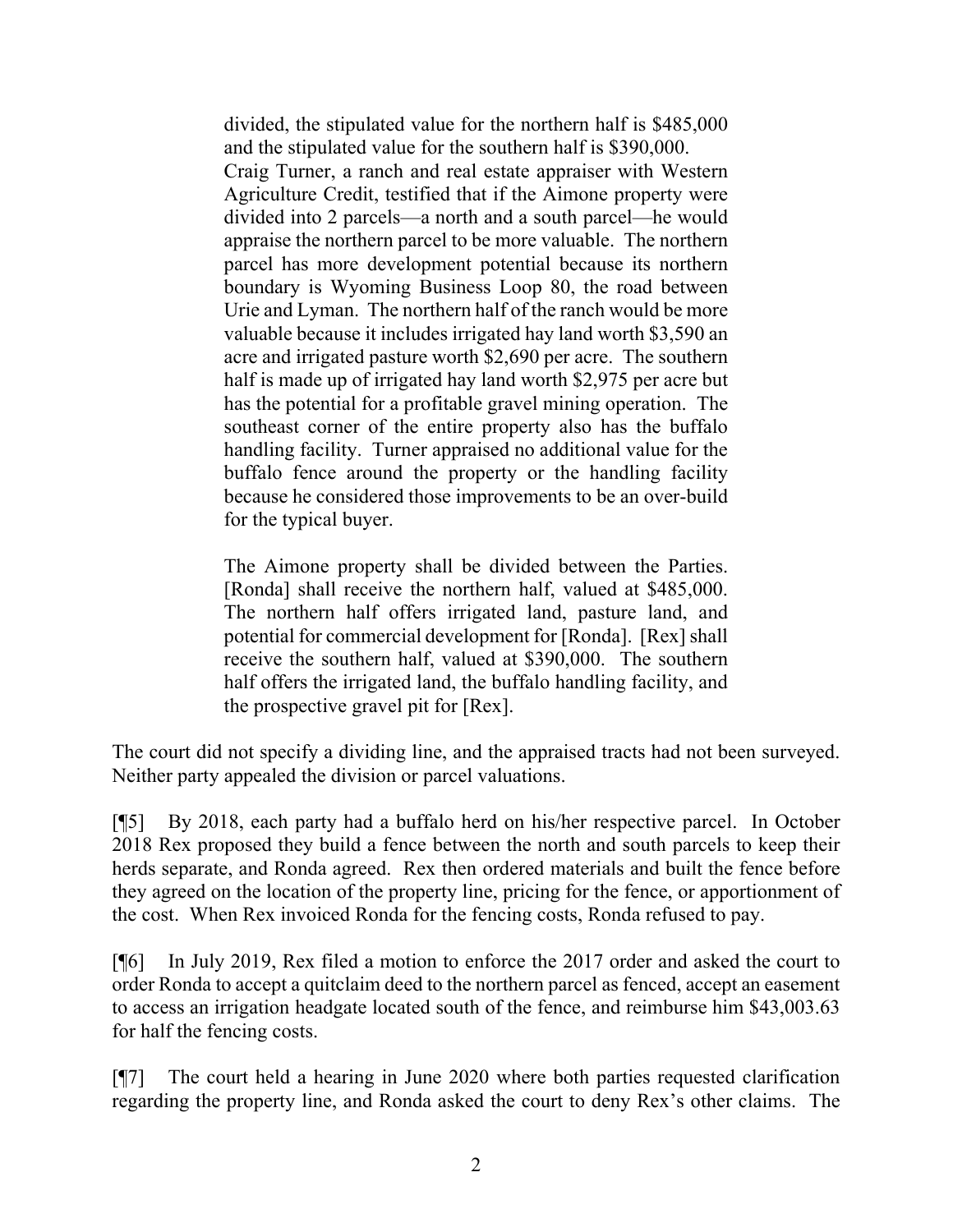court heard testimony from several witnesses and received exhibits describing the Aimone Ranch division and the location of Rex's fence.

[¶8] Of particular significance, Mr. Turner testified that he had not been provided a survey of the property, and the division proposed in his appraisal in 2017 was based on acreage estimates derived from looking at county reports, aerial maps, and software data. He described the division as "[n]ot exact" and explained that though he assumed the dividing line he used for the appraisal was "pretty close" to the east west quarter section line, it was not actually on the quarter section line. It was in line with fences on either side of the Aimone Ranch and close to a ditch that ran through the property. He said he never intended to split the property into equal halves, and that he relied on the estimated acreages to determine each parcel's value.

[¶9] Ronda called Eric Wall, a surveyor who prepared diagrams depicting three "interpretations of the [c]ourt's [2017 order]." Mr. Wall testified that the first diagram showed the property "as recently fenced," the second diagram showed an "equal acreage" division, and the third—"proportioned per appraisal"—showed the property divided into the respective acreages identified in the Turner Appraisal. He explained that if either the second or third diagram reflected the court's intended division, then Rex's fence was placed 10 feet or more north of the proper dividing line. He also said that the fence's current location "lines up pretty close" to the east west quarter section line. The court admitted Mr. Wall's diagrams as Exhibit 1 without objection.

[¶10] Aiming to clarify its 2017 order, the court ruled from the bench explaining it intended the division to be "proportioned pursuant to the appraisal of Mr. Turner[,]" and that the property should therefore "be divided according to the [third diagram on] Exhibit 1, proportioned per appraisal." The court then denied Rex's requests regarding the quitclaim deed and irrigation easement. It also denied Rex's fencing claims, concluding it could not properly address them because fencing was neither in evidence at the 2017 trial nor addressed in the 2017 order.

[¶11] Rex timely appealed the court's June 2020 rulings.

# *DISCUSSION*

# *I. The court properly clarified its 2017 order.*

[¶12] W.R.C.P. 60(a) provides, in relevant part, that "[t]he court may correct a clerical mistake or a mistake arising from oversight or omission whenever one is found in a judgment, order, or other part of the record." We have said "the central purpose of Rule  $60(a)$  is to effectuate the contemporaneous intent of the court and to ensure that the judgment reflects that intent." *In re Kite Ranch, LLC v. Powell Family of Yakima*, *LLC*, 2008 WY 39, ¶ 18, 181 P.3d 920, 925 (Wyo. 2008) (quoting *Spomer v. Spomer*, 580 P.2d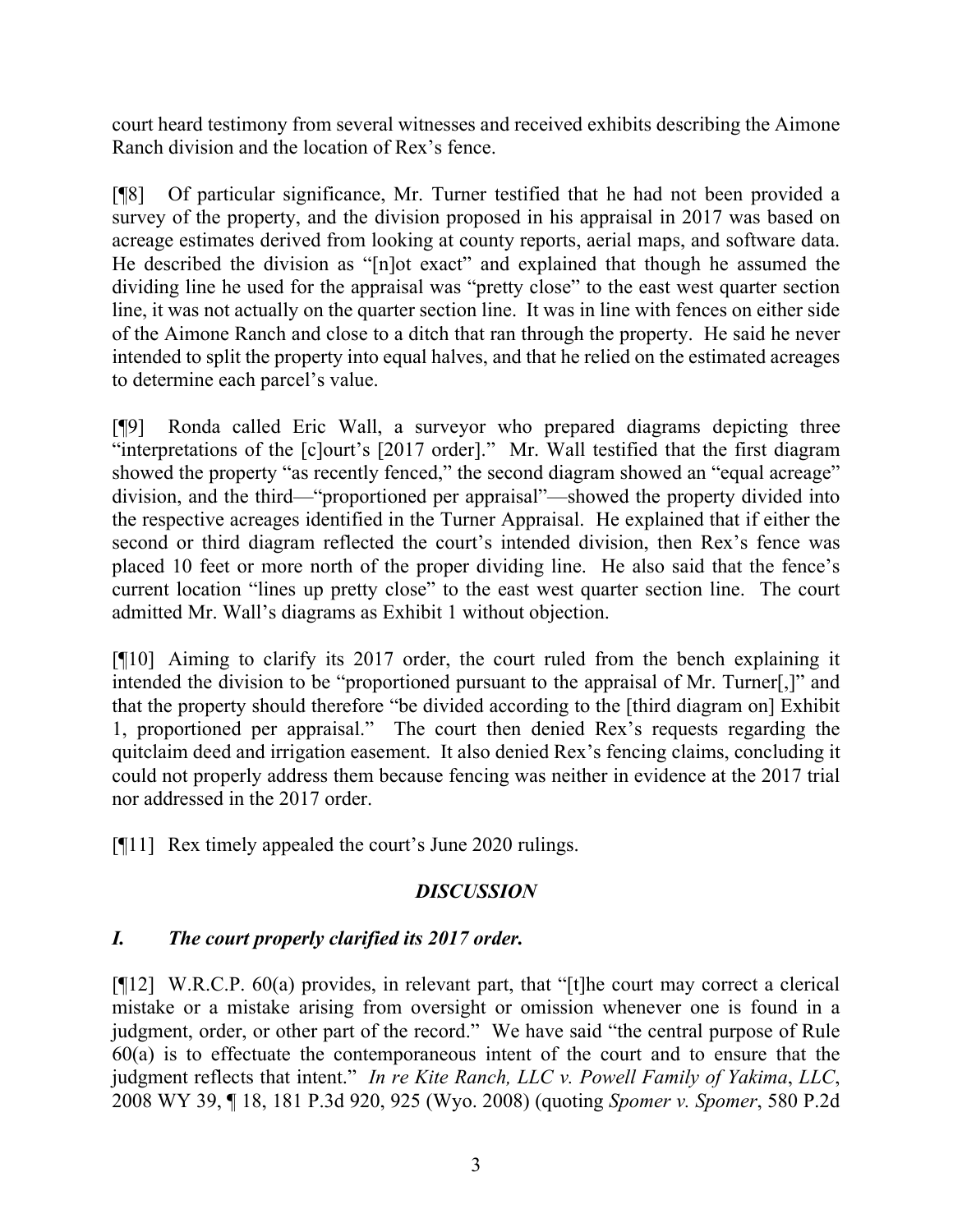1146, 1149 (Wyo. 1978)). The rule can "be utilized to dispel ambiguities that exist in the record," or to provide clarity when "the intention of the court is not evident or apparent[.]" *Tafoya v. Tafoya*, 2013 WY 121, ¶ 11, 309 P.3d 1236, 1239 (Wyo. 2013) (quoting *Spomer*, 580 P.2d at 1149).

[¶13] We conduct a two-part review when considering a W.R.C.P. 60(a) ruling. *See Loran v. Loran*, 2015 WY 24, ¶ 27, 343 P.3d 400, 406 (Wyo. 2015) (citing *Tafoya*, ¶ 7, 309 P.3d at 1238). The first question we must answer is whether the correction or clarification relates to one of the mistakes covered by W.R.C.P. 60(a).[2](#page-4-0) *See id.* (citing *Tafoya*, ¶ 7, 309 P.3d at 1238); *see also* W.R.C.P. 60(a). "If so, we then review the district court's order to ascertain whether it clarified or modified the original judgment." *Loran*, ¶ 27, 343 P.3d at 406 (quoting *Tafoya*, ¶ 7, 309 P.3d at 1238). Both are questions of law we review de novo. *Id.* (citing *Tafoya*, ¶ 7, 309 P.3d at 1238).

[¶14] The "mistake" here arises from oversight or omission. *See* W.R.C.P. 60(a). The record makes clear the court did not establish or locate a property line when it divided and distributed the north and south parcels to Ronda and Rex, respectively, in 2017. In 2020, the district court expressly acknowledged it had "no idea" its 2017 findings and conclusions would result in the parties' confusion about the location of the dividing line between the parcels. The court's 2020 ruling addressed that confusion, or perceived omission, and therefore related to a mistake covered by W.R.C.P. 60(a).

[¶15] We proceed, then, to determine whether the court clarified, or modified, its 2017 order. *See Loran*, ¶ 27, 343 P.3d at 406. Rex argues the court modified its 2017 order when it divided the property pursuant to Mr. Wall's "proportioned per appraisal" diagram on Exhibit 1. We disagree.

[ $[16]$  Our analysis "is informed and guided by the central purpose of Rule 60(a) which 'is to effectuate the contemporaneous intent of the court and to ensure that the judgment reflects that intent.'" *Tafoya*, ¶ 14, 309 P.3d at 1240 (quoting *Glover v. Crayk*, 2005 WY 143, ¶ 10, 122 P.3d 955, 958 (Wyo. 2005)). W.R.C.P. 60(a) can only "be used to make the judgment or record speak the truth" and not "to make it say something other than what originally was pronounced." *See* 11 Charles A. Wright et al., *Fed. Prac. & Proc. Civ*. § 2854 ([3](#page-4-1)d ed. April 2020).<sup>3</sup> Therefore any clarification that "results in a 'substantive

<span id="page-4-0"></span><sup>2</sup> W.R.C.P. 60(a) was amended in 2017 to expressly include both clerical mistakes *and* mistakes arising from oversight or omission. *See* W.R.C.P. 60(a); *Matter of Est. of Meeker*, 2017 WY 75, ¶ 9 n.2, 397 P.3d 183, 187 n.2 (Wyo. 2017) ("Effective March 1, 2017, the Wyoming Rules of Civil Procedure were repealed and replaced in their entirety."). We have broadened the first question as posed in *Loran* and *Tafoya*— "whether the correction or clarification of a judgment relates to a clerical mistake"—accordingly.

<span id="page-4-1"></span><sup>&</sup>lt;sup>3</sup> Because the federal rule is identical to the Wyoming rule it is appropriate to look to federal authorities for guidance. *Compare* F.R.C.P. 60(a) ("The court may correct a clerical mistake or a mistake arising from oversight or omission whenever one is found in a judgment, order, or other part of the record."), *with* W.R.C.P. 60(a) ("The court may correct a clerical mistake or a mistake arising from oversight or omission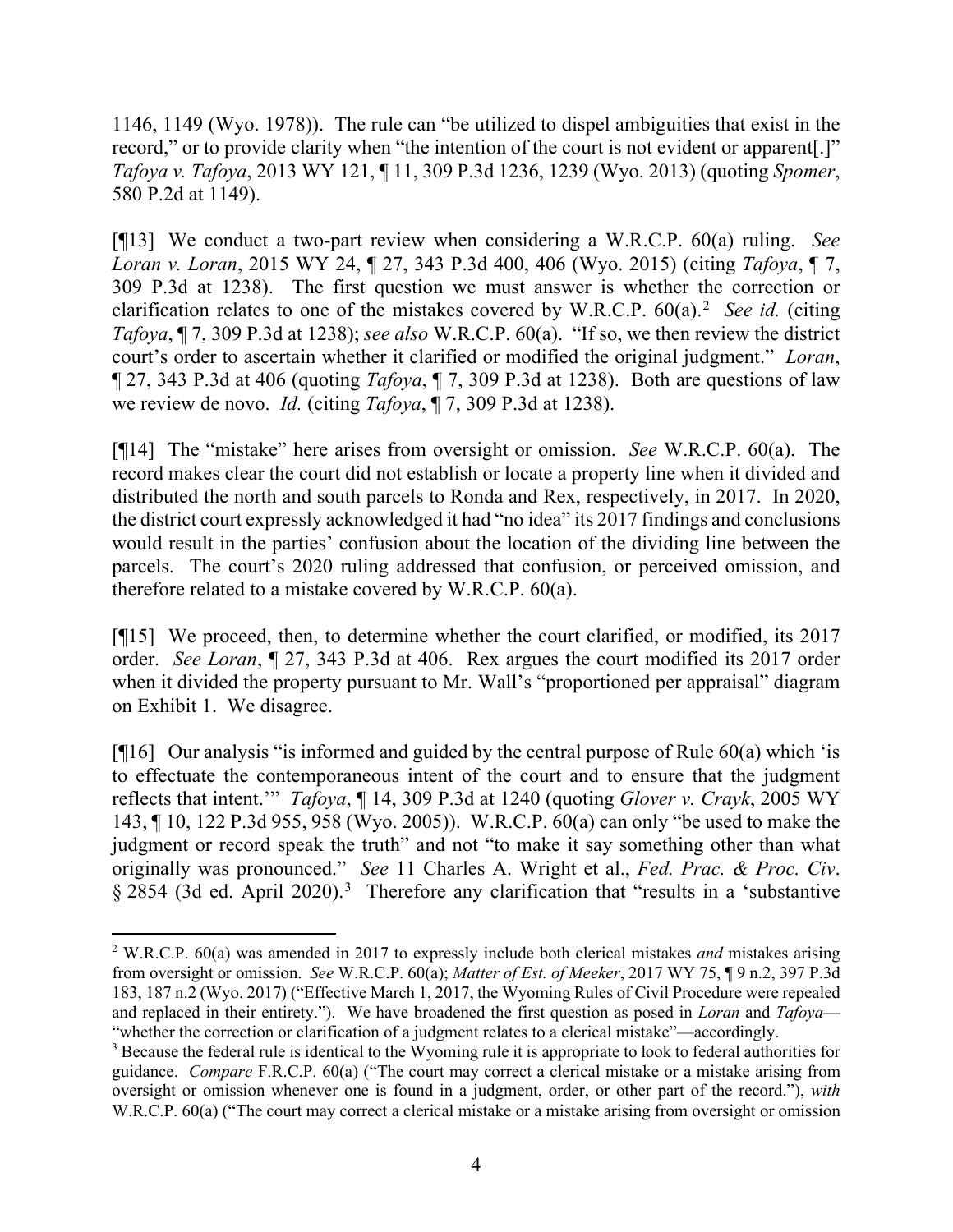alteration' of the order" violates the purpose of the rule. *Brown v. Jerding*, 2020 WY 123, ¶ 17 n.6, 472 P.3d 1038, 1043 n.6 (Wyo. 2020) (quoting *Tafoya*, ¶ 21, 309 P.3d at 1241).

[¶17] The court did not substantively alter its 2017 order when it found the third diagram on Exhibit 1 accurately reflected the division it intended in 2017. The court's intent in 2017 was clear when it divided the property between Ronda and Rex based on the appraised values of the north and south parcels. The appraisal stated that the Aimone Ranch property consisted of  $306.22(+/-)$  acres and had a stipulated value of \$875,000. It then identified two tracts: a north tract with an estimated 154.11 acres valued at \$485,000, and a south tract with approximately 152.11 acres valued at \$390,000. Mr. Turner testified at the 2020 hearing that he valued the tracts based on those respective acreages.

[¶18] Exhibit 1's "proportioned per appraisal" diagram was the only diagram that closely reflected the appraisal's approximate acreages. It divided the property into a north tract containing 15[4](#page-5-0).309 acres and a south tract containing 152.305 acres.<sup>4</sup> The other two diagrams reduced Ronda's tract by an acre or more, with the "as recently fenced" diagram reflecting a south tract that was larger than the north tract.<sup>[5](#page-5-1)</sup>

[¶19] Mr. Wall testified that he surveyed the property at Ronda's behest, and created diagram three to reflect the apportionment called for in the Turner Appraisal. Rex did not object to Exhibit 1 at the hearing. He did not challenge Mr. Wall on cross-examination as to whether diagram three accurately reflected the appraised acreages. Nor did he call Mr. Turner back to rebut the diagrams. Rex instead focused on the location of his fence in relation to the east west quarter section line. He argues on appeal, relying on Mr. Turner's affidavit and isolated portions of Mr. Turner's 2020 testimony, that the quarter section line was the intended dividing line for the appraisal apportionment, and that he built the fence pursuant to that line.

[¶20] Mr. Turner's 2020 testimony made clear that he assumed the dividing line he used for the appraisal was "pretty close" to the east west quarter section line, but he did not rely on a survey. He acknowledged that the line he used to divide the parcels was not on the quarter section line, but rather in line with two fences located on either side of the Aimone Ranch and close to a ditch that ran through the property. Relying on that dividing line, he

whenever one is found in a judgment, order, or other part of the record."); *see, e.g.*, *SWC Prod., Inc. v. Wold Energy Partners, LLC*, 2019 WY 95, ¶ 10 n.5, 448 P.3d 856, 860 n.5 (Wyo. 2019).

<span id="page-5-0"></span><sup>&</sup>lt;sup>4</sup> Mr. Wall relied on a survey to determine the acreages in Exhibit 1. Mr. Turner testified that he estimated the parcels' respective acreages based on aerial maps and county reports. This would appear to explain the slight discrepancy between the acreage calculations in the appraisal and the "proportioned per appraisal" diagram.

<span id="page-5-1"></span><sup>&</sup>lt;sup>5</sup> The "as recently fenced" diagram reflected a division where the north tract was 152.687 acres and the south tract was 153.927 acres. The "equal acreage" diagram split the property in half, with both tracts containing 153.307 acres. Mr. Turner and the court each stated they never intended to divide the property into equal acreages.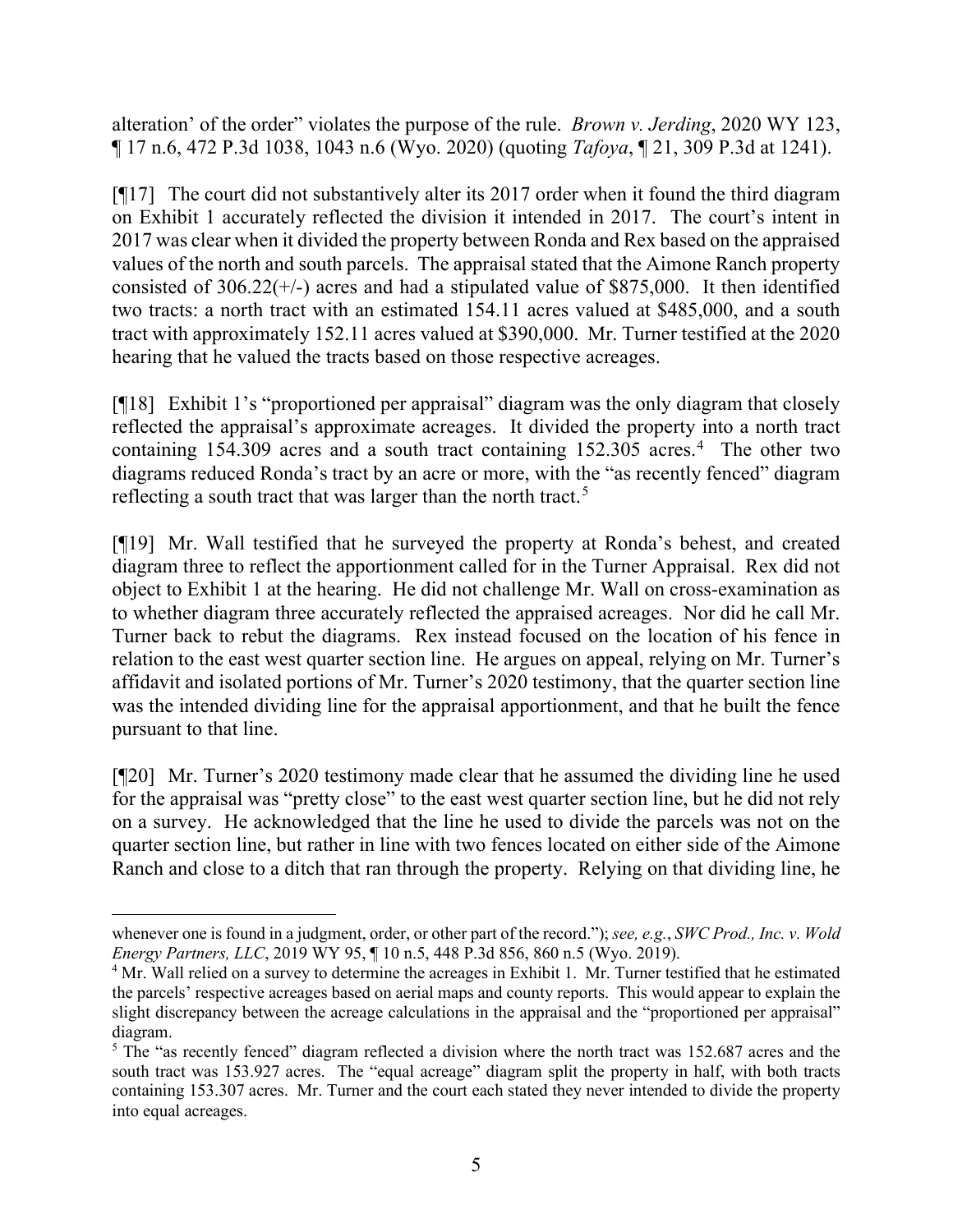consulted aerial maps to estimate that the north parcel contained 154.11 acres and the south parcel contained 152.11 acres. He used those estimated acreages to determine the value of each parcel. Similarly, Mr. Turner stated in his affidavit that he "assume[d] a division of the north and south parcels using the east west 1/4 section line as the dividing line." But again, he admitted that the acreages he used for the north and south parcel were based on estimates, not a survey.

[¶21] Neither the appraisal, Mr. Turner's 2017 trial testimony, nor the court's 2017 order mentioned any intent to divide the property along the quarter section line. Instead, each referenced a division based on the appraised values of the north and south parcels—values Mr. Turner testified were derived from the parcels' respective acreages. Accordingly, when the court found the "proportioned per appraisal" diagram reflected its contemporaneous intent, it did not substantively alter its 2017 order. It clarified that order. [6](#page-6-0)

[¶22] The court properly clarified its 2017 order to divide the property based on the appraised acreage values of the north and south parcels. Rex did not locate the fence in accordance with the intended division of acreage, and the court therefore rightfully denied the relief he requested relative to his proposed quitclaim deed and irrigation easement.

# *II. The district court properly refused to address fencing obligations at the 2020 hearing.*

[¶23] In his argument regarding reimbursement of the fencing costs, Rex first asserts the court should have clarified its 2017 order to require the parties to build a fence and split the cost. He claims the 2017 order's silence on fencing was an omission the court could clarify under W.R.C.P. 60(a). We conclude fencing obligations were not mistakenly omitted from the 2017 order as they were never raised in the divorce proceedings.

 $[124]$  W.R.C.P. 60(a) gives courts "power to correct errors . . . so as to make [the record] speak the truth by actually reflecting that which was in fact done." *Kite Ranch*, ¶ 18, 181 P.3d at 925 (quoting *Blankenship v. Royalty Holding Co.*, 202 F.2d 77, 79 (10th Cir. 1953)). But the court may not use W.R.C.P. 60(a) to "render[] a judgment it did not intend to render[.]" *Id.* (quoting *Blankenship*, 202 F.2d at 79). The district court found that the parties did not raise the issue of fencing in 2017. The court therefore never considered whether fencing was necessary to divide the Aimone Ranch, or who should build and pay for a fence.<sup>[7](#page-6-1)</sup> Rex cites no record support to the contrary. Thus, the 2017 order reflected

<span id="page-6-0"></span><sup>6</sup> Rex also contends the court's 2020 ruling dividing the property pursuant to the "proportioned per appraisal" diagram amounts to a modification of its 2017 order because it gave Ronda a "fractional interest" in the water rights of the south parcel. Rex fails to demonstrate and we find nothing in the record to show that water rights were a significant factor in the intended division apart from their consideration in the appraised value of each parcel—and Rex provides no specific explanation of how the water rights listed in the appraisal were changed by the court's 2020 ruling.

<span id="page-6-1"></span><sup>7</sup> The court stated at the 2020 hearing: